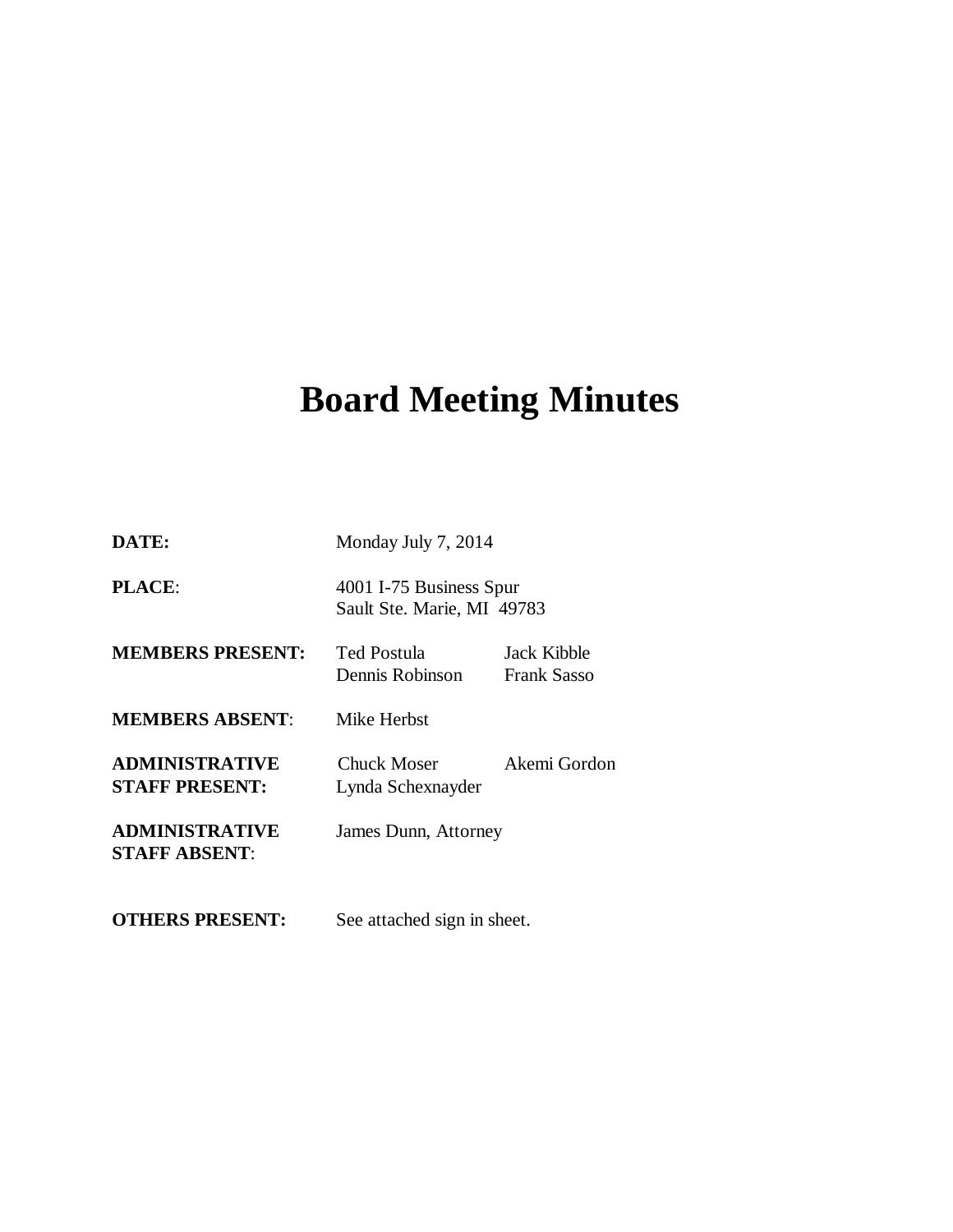**BOARD MEETING Page 2 July 7, 2014**

## **I. - II. CALL TO ORDER/ROLL CALL**

The meeting was called to order at 4:08p.m. by Chairman Sasso. All Directors were present with the exception of Mike Herbst who has recently resigned. There has been no replacement from Luce County yet.

## **III. PUBLIC COMMENTS**

There were no public comments.

## **IV. APPROVAL OF BOARD MINUTES –June 2, 2014**

With regard to Minutes for June 2, 2014; IT **WAS MOVED** by Director Kibble; **SUPPORTED** by Director Postula to approve said minutes. **UNANIMOUS.** Motion carried.

## **V. FINANCIAL REPORT-P.E.-May 31, 2014**

#### **BUSSING**

Finance Director Akemi Gordon reported fares for the month of May are down 22% compared to a year ago. Chippewa is down 20% and Luce 33%. Our contract fares are down almost 17% for the year. This is the bulk of the decreases in revenues.

#### **FERRIES**

Gordon reported an increase in fares for the month of May. This was the month the increase became effective. Passengers and vehicles are down for that month. Most of the increase was people purchasing tickets before the increase.

Even after the increase, fares are still down 5% or just over \$32,000. Vehicles are down 7% with passengers down 6%.

There is still a \$250,000 deficit to make up by September 30th.